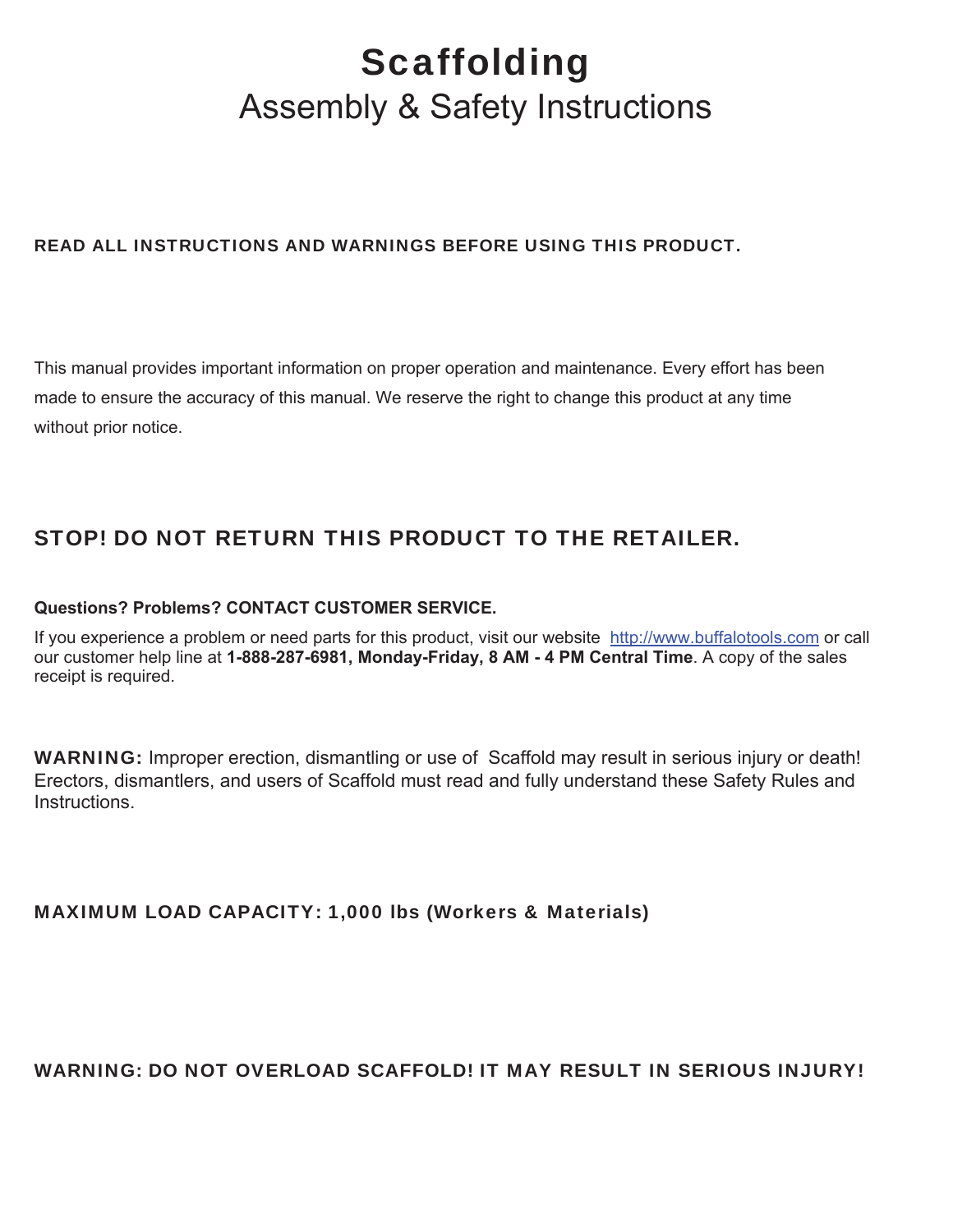# **Recommended Scaffolding Erection Procedure**

# **Introduction**

This Guide has been prepared by the Scaffolding, Shoring & Forming Institute to assist contractors, architects, engineers, dealers, erectors, and users, etc. for the proper use of scaffolding equipment. Scaffolding Safety Rules published by the Institute should be used in conjunction with this publication, as well as the instruction for the use of scaffolding provided by the manufacturer. Safety precautions and requirements prescribed by local, state, and federal agencies, including OSHA, must be followed at all times and persons working with scaffolding systems should be equipped with requisite safety devices.

### **I. Nomenclature**

- 1. Accessories-Those items other than the frames and braces used to facilitate the construction of scaffolding towers and structures.
- 2. Adjustment Screws-Device composed of a thread screw and on adjusting handle used for the vertical adjustment of the scaffolding.
- 3. Base Plate- A device used to distribute the leg load.
- 4. Climbing Ladders-A separate ladder attached to the scaffolding structure or built into the scaffold frame.
- 5. Casters- Wheels of a suitable dimension and unit designed to attach to the base of a tower and containing a brake to prevent the wheels from rotation.
- 6. Coupling Pin-Device used to align and connect lifts or tiers together vertically.
- 7. Cross-bracing- Systems of members connecting frames or panels of scaffolding other than an adjustment screw.
- 8. Extension Device- Any device used to obtain vertical adjustment of scaffolding other than and adjustment screw.
- 9. Factor of Safety- The ratio of ultimate load to the allowable load.
- 10. Frame or Panel-The principal prefabricated, welded structural unit.
- 11. Guardrail-A rail secured to uprights and erected along the exposed sided and ends of platforms.
- 12. Horizontal Diagonal Bracing- Diagonal braces running horizontally between frames of scaffolding.
- 13. Lifts or Tiers- The number of frames stacked one above the other in a direction.
- 14. Locking Device- A device used to secure the cross brace to the panel.
- 15. Putlog or Truss-A separate horizontal load carrying member.
- 16. Rolling Towers- A composite structure of frames, braces, platforms, guardrails, and accessories supported by casters.
- 17. Safe Leg Load- That load which can safely be directly imposed on a horizontal member.
- 18. Safe Scaffold Frame Horizontal Member Load- That load which can safely be directly imposed on a horizontal member.
- 19. Scaffolding Layout- A engineered drawing prepared prior to erection showing arrangement of equipment for proper scaffolding use.
- 20. Side Basket- A cantilevered arm unit supported by the scaffolding frame.
- 21. Sill or Mud Sill\*- A footing, usually wood, which distributes the vertical leg loads to the ground.
- 22. Ties- A tension compression member used to securely attach scaffold to a structure.
- 23. Toeboard- A barrier secured along the sides and ends of a platform to guard against the falling of material.
- 24. Towers- A composite structure of frames, braces, and accessories.
- 25. Ultimate Load- The maximum load which may be placed on the scaffolding causing failure by buckling of column members or yielding of some component.

\*These terms can be used synonymously.

# **Inspection of Scaffolding Equipment Prior to Erection**

Three main areas of inspection are for corrosion, straightness of members and welds. This applies to all components of a scaffolding system.

- 1. Corrosion- Heavily rusted or eroded scaffolding equipment is a telltale sign of abuse or neglect.
- 3. Straightness of Members- Mishandling, trucking and storing may cause damage to scaffolding equipment. All scaffolding components should be straight and free from bends, kinks or dents.
- 3. Welds- Equipment should be checked before use for damage of welds and any piece of equipment showing damaged welds or rewelding beyond the original factory welds should not be used. The factory weld reference pertains to location and quality of welds.
- While corrosion, straightness of members, and welds are of primary concern other component parts should be checked. 4. Locking devices on frames and braces shall be in good working order, and if not, must be repaired or replaced prior to use.
- 5. Coupling pins must effectively align the frame or panel legs.
- 6. Pivoted cross braces must have the center pivot securely in place.
- 7. Caster Brakes shall be in good working order and if not must be repaired or replaced prior to use.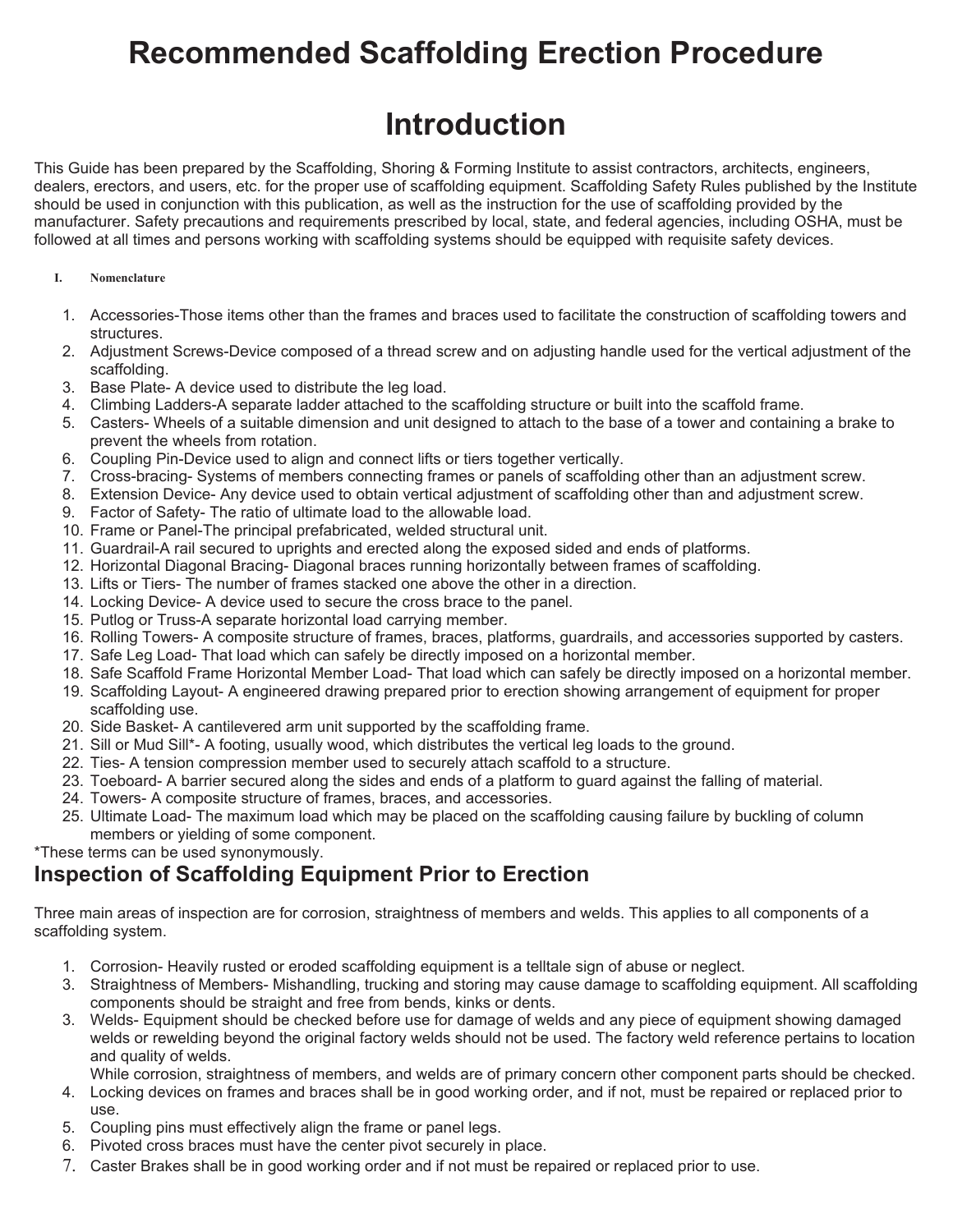### **Safe Bearing Loads For Soils**

Considering that the allowable loads (bearing) on various soils and rock range from less that 1,000 p.s.f. to more than 50,000 p.s.f. care should be exercised in determining the capacity of the soil for every scaffolding job, realizing that weather conditions can turn an otherwise suitable ground condition into a hazardous situation. As an example, dry clay with an allowable bearing capacity of 8,000 p.s.f. could become very plastic after a rainfall and drop to less than 2,000 p.s.f.

Care should also be taken not to excessively disturb the soil. If fill is required in areas where scaffolding is used, a qualified engineer should be consulted as to materials and compaction.

II. Foundations

The purpose of a good foundation or mud sill is to distribute the scaffolding load over a suitable ground area. The size of the footing or sill is determined be the total load carried over a particular ground area, and by the nature of the soil supporting these sills.

The total load should be computed and the sills designed accordingly.

When scaffolding from earth fill, the areas should be leveled and the sills spaced in a pattern assuring adequate stability for all scaffolding legs.

III. Erection of Frames

The work of erecting the scaffolding should be under the supervision of a person with proper experience and aptitude for securing a safe installation and who is familiar with all Local, State and Federal Regulations concerning scaffolding as well as the SSFI Scaffolding Safety Rules.

It shall be the responsibility of the person supervising the erection of the scaffold to see that all components and locking devices are in working order, and no damaged or deteriorated equipment is used in the setup. Should any scaffolding become damaged after the equipment has been erected, Workman shall not be allowed on the same until the damaged items have been repaired or replaced.

Advance planning will help the erection of scaffolding to progress smoothly. The equipment should be unloaded as close to the area of use as possible and should be arranged in the order it is to be used in the setup. Adjustment screws should be set to the approximate final adjustment before setting up the scaffolding. Check that all coupling pins are matched with the proper panels. Consult safety rules as recommended by the Institute.

After erecting the first tier of scaffold frames, plumb and level (using instruments) all frames so that no matter how high the final scaffolding setup, the additional frames will also be in correct alignment.

As erection proceeds, securely tie all scaffolding to the structure at the ends and at least every 30' horizontally, and at height intervals not to exceed \* four (4) times the minimum base dimension. Freestanding scaffold towers must be restrained from tipping by guying or other means. Scaffold frames must be fastened together at coupling pins where there is a possibility of uplift.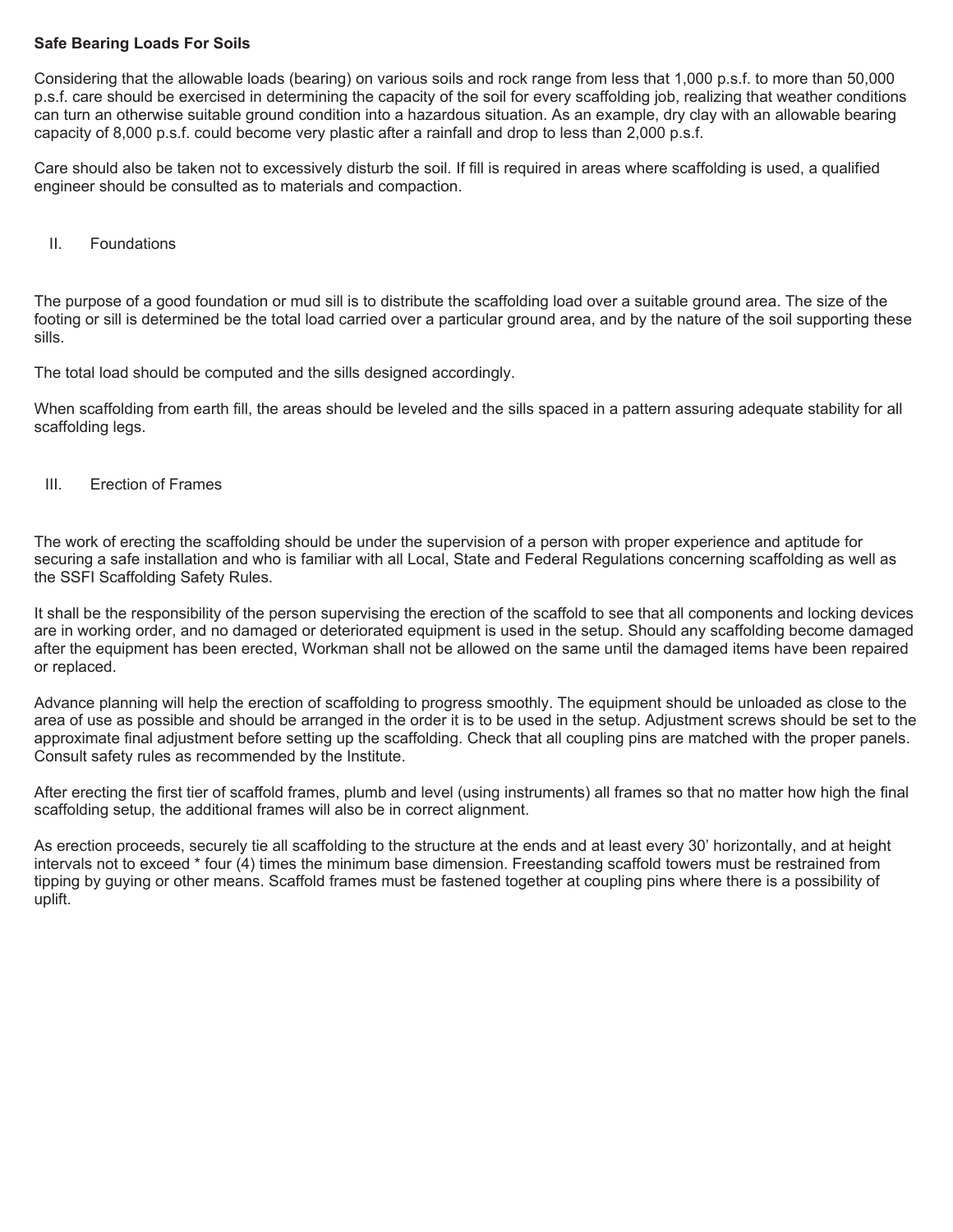### **CODE OF SAFE PRACTICES FOR FRAME SCAFFOLDS, SYSTEM SCAFFOLDS, TUBE AND CLAMP SCAFFOLDS & ROLLING SCAFFOLDS DEVELOPED FOR INDUSTRY BY SCAFFOLD INDUSTRY ASSOCIATION, INC.**

It shall be the responsibility of all users to read and comply with the following common sense guidelines which are designed to promote safety in the erecting, dismantling and use of Scaffolds. These guidelines do not purport to be all-inclusive not to supplant or replace other additional safety and precautionary measures to cover usual or unusual conditions. If these guidelines in any way conflict with any state, local, federal or other government statute or regulation, said statute or regulation should supersede these guidelines and it shall be the responsibility of each user to comply therewith.

### I. **GENERAL GUIDELINES**

- A. POST THESE SCAFFOLDING SAFETY GUIDELINES in a conspicuous place and be sure that all persons who erect, dismantle or use scaffolding are aware of them.
- B. FOLLOW ALL STATE, LOCAL, AND FEDERAL CODES, ORDINANCES AND REGULATIONS pertaining to scaffolding.
- C. SURVEY THE JOB SITE. A survey shall be made of the job site for hazards, such as untamped earth fills, ditches, debris, high tension wires, unguarded openings, and other hazardous conditions created by other trades. These conditions should be avoided as noted in the following sections.
- D. INSPECT ALL EQUIPMENT BEFORE USING. Never use any equipment that is damaged or defective in any way. Remove it from the job site.
- E. SCAFFOLDS MUST BE ERECTED IN ACCORDANCE WITH DESIGN AND/OR MANUFACTURERS' RECOMMENDATIONS.
- F. DO NOT ERECT, DISMANTLY OR ALTER A SCAFFOLD unless under the supervision of a qualified person.
- G. DO NOT ABUSE OR MISUSE THE SCAFFOLD EQUIPMENT.
- H. ERECTED SCAFFOLDS SHOULD BE CONTINUALLY INSPECTED by users to be sure that they are maintained in safe condition. Report any unsafe condition to your supervisor.
- I. NEVER TAKE CHANCES! IF IN DOUBT REGARDING THE SAFETY OR USE OF THE SCAFFOLD, CONSULT YOUR SCAFFOLD SUPPLIER.
- J. NEVER USE EQUIPMENT FOR PURPOSES OR IN WAYS FOR WHICH IT WAS NOT INTENDED.
- K. DO NOT WORK ON SCAFFOLDS if your physical condition is such that you feel dizzy or unsteady in any way.

### **IV. GUIDELINES FOR ERECTION AND USE OF SCAFFOLDS**

- A. SCAFFOLD BASE MUST BE SET ON AN ADEQUATE SILL OR PAD to prevent slipping or sinking and fixed thereto where required. Any part of a building structure used to support the scaffold shall be capable of supporting the maximum intended load to be applied.
- B. USE ADJUSTING SCREWS or other approved methods instead of blocking to adjust to uneven grade conditions.
- C. BRACING, LEVELING, & PLUMING OF FRAME SCAFFOLDS—
- 1. Plumb and level all scaffolds as the erection proceeds. Do not force frames or braces to fit level the scaffold until proper fit can easily be made.<br>2. Each frame or panel shall be braced by borizontal bracing, cross

2. Each frame or panel shall be braced by horizontal bracing, cross bracing, diagonal bracing or any combination thereof for securing vertical members together laterally. All brace connections shall be made secure, in accordance with the manufacturer's recommended procedures.

### **D. BRACING, LEVELING, & PLUMING OF TUBE & CLAMP AND SYSTEM SCAFFOLDS –**

- 1. POST SHALL BE ERECTED PLUMB in all directions, with the first level of runners and bearers positioned as close to the base as feasible. The distance between bearers and runners shall not exceed manufacturer's recommended procedures.
- 2. PLUMB, LEVEL AND TIE all scaffolds as erection proceeds.
- 3. FASTEN ALL COUPLERS AND/OR CONNNECTIONS securely before assemble of next level.
- 4. VERTICAL AND/OR HORIZONTAL DIAGONAL BRACING MUST BE ISNTALLED according to manufacturer's recommendations.
- E. TIE CONTINUOUS (RUNNING) SCAFFOLDS TO THE WALL OR STRUCTURE at each end and at least every 30 feet of length when scaffold height exceeds the maximum allowable free standing dimension.
- Begin ties or stabilizers when the scaffold height exceeds that dimension, and repeat at vertical intervals not greater than 26 feet. The top anchor shall be placed no lower than four (4) times the base dimension from the top of the completed scaffold. Anchors must prevent scaffold from tipping into or away from wall or structure. Stabilize circular or irregular scaffolds in such a manner that completed scaffold is secure and restrained from tipping.
- When scaffolds are partially or fully enclosed or subjected to overturning loads, specific precautions shall be taken to insure the frequency and accuracy of ties to the wall and structure. Due to increased loads resulting from wind or overturning loads the scaffolding component to which ties are subjected shall be checked for additional loads.
- F. WHEN FREE STANDING SCAFFOLD TOWERS exceed four (4) times their minimum base dimension vertically, they must be restrained from tipping. (CAL/OSHA and some government agencies require stricter ratio of 3 to 1)
- G. DO NOT ERECT SCAFFOLDS NEAR ELECTRICAL POWER LINES UNLESS PROPER PRECAUTIONS ARE TAKEN. Consult the power service company for advice.
- H. A MEANS OF ACCESS TO ALL PLATFORMS SHALL BE PROVIDED.
- I. DO NOT USE ladders or makeshift devices on top of scaffolds to increase the height.
- J. PROVIDE GUARDRAILS AND MID-RAILS AT EACH WORKING PLATFORM LEVEL where open sides and ends exist, and toeboards where required by code.
- K. BRACKETS AND CANTILEVERED PLATFORMS –